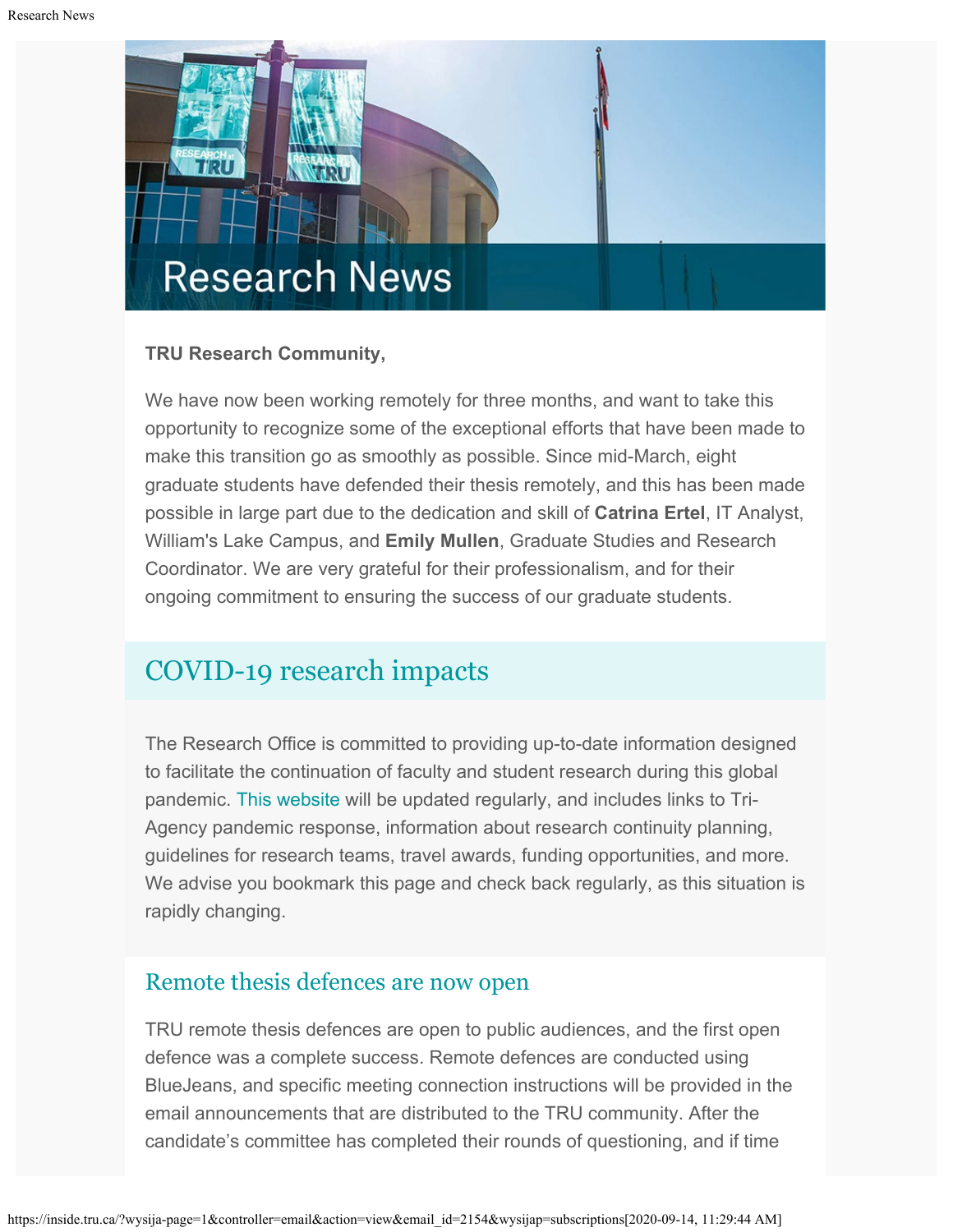permits, audience members will have an opportunity to submit questions in writing using the chat feature.

#### Recent defences:

**Gurleen Dhial Sanga, Master of Education,** "Contemporary racism in Canada: Lived experiences of South Asian Canadians."

# Research initiatives

## Tap into Research continues in a new format

We are thrilled with the response to our virtual Tap into Research series, and will continue to use this platform to mobilize TRU's research.



The talks all take place via YouTube Premier. Follow us on [Facebook](https://www.facebook.com/TRUResearch/) for all of our upcoming events.

• **Dr. Rochelle Stevenson** presents **[Domestic Violence in a Pandemic,](https://www.facebook.com/events/356136388695369/) June 10, 7-7:30 pm**. Dr. Stevenson provides an overview of the potential reasons for the increase of domestic violence, a discussion of how animals are included in such violence, as well as research enabling a freely available resource supporting both human and animal family members to find safety from abuse. • **Dr. Nancy Van Wagoner** presents **[Volcanos of the BC Interior](https://www.facebook.com/events/3038788676347525/), June 24, 7-**

**7:30 pm.** Join us on this virtual field trip through some of the key exposures of the Kamloops-Challis volcanic belt, where we will address important research inquiries along the way.

#### From the archive

- **Dr. Lyn Baldwin,** [Backyard botany](https://youtu.be/0cj0ZsXPTts) (premiered May 27)
- **Dr. Katie Sykes**, [Law, Tech & COVID-19](https://youtu.be/x2OAn8PlXz0) (premiered May 13)

### [Human security webinar a success](https://www.facebook.com/events/803011780223379/)

On June 3, **Dr. Robert Hanlon** led a webinar that brought international voices together to discuss some of the most pressing themes facing policy makers in Asia, while offering critical reflections on how a human security approach can offer insights on how governments respond to the current crisis. Nearly 40 people attended the webinar, and there are plans to host another in July. Hanlon is the Director of the Canada and Asia Pacific Policy Project, based at TRU.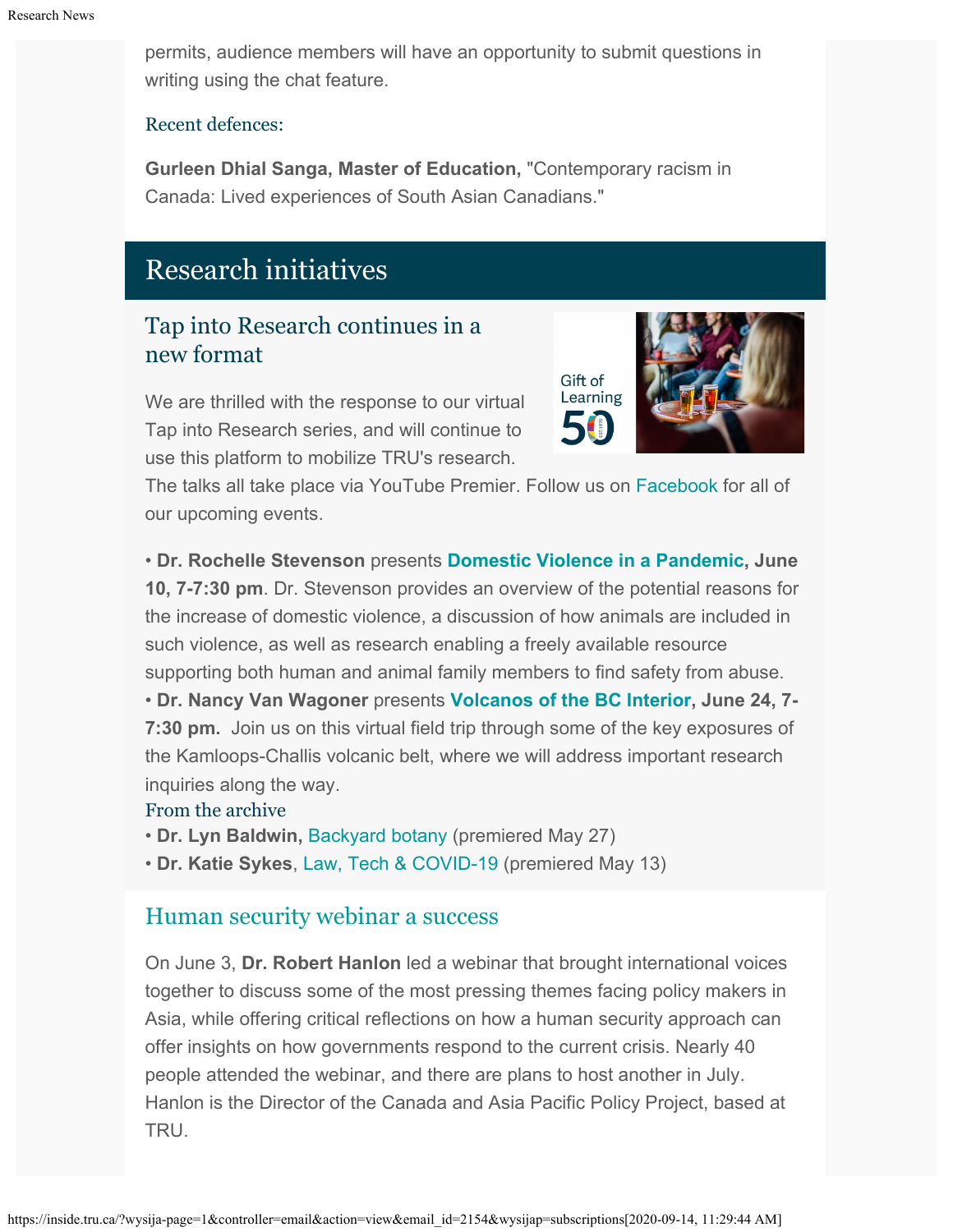# [Write for The Conversation](https://theconversation.com/ca)

TRU partnered with *[The Conversation Canada](http://inside.tru.ca/?email_id=2154&user_id=45&urlpassed=aHR0cHM6Ly90aGVjb252ZXJzYXRpb24uY29tL2Nh&controller=stats&action=analyse&wysija-page=1&wysijap=subscriptions)* in 2018, and this partnership has assisted faculty across disciplines to share their knowledge widely. Last year alone there were 19 articles written by 15 researchers for a readership of 241,311. All articles are reproduced by the Canadian Press, but other top publishers include the Ottawa Citizen, The Tyee, Global News, LiveScience and Salon.

If you have been considering writing an article for *The Conversation*, please reach out to [Danna Bach](mailto:dbach@tru.ca) for more information, or simply register as an author, and [make your pitch](http://inside.tru.ca/?email_id=2154&user_id=45&urlpassed=aHR0cHM6Ly90aGVjb252ZXJzYXRpb24uY29tL2NhL3BpdGNoZXM&controller=stats&action=analyse&wysija-page=1&wysijap=subscriptions).

# Research News

## [Larsen awarded professorship for](http://inside.tru.ca/2020/05/28/larsen-awarded-professorship-for-ecological-research-contributions/) [ecological research contributions](http://inside.tru.ca/2020/05/28/larsen-awarded-professorship-for-ecological-research-contributions/)

**Dr. Karl Larsen** has been awarded the Northcote and Brink Professorship for his research that has led to provincial changes in how we manage our landscape for the benefit of BC's most vulnerable species.



### [Read more](http://inside.tru.ca/2020/05/28/larsen-awarded-professorship-for-ecological-research-contributions/)

## [Provincial scholarships support](http://inside.tru.ca/2020/06/09/provincial-scholarships-support-graduate-research/) [graduate research](http://inside.tru.ca/2020/06/09/provincial-scholarships-support-graduate-research/)

**Jesse Biddlecomb**, **Nick Fontaine**, **Fauve Garson** and **Michelle Delany** have been awarded BC Graduate Scholarships worth \$15,000 each. This investment from the



Province recognizes the essential role grad students play in post-secondary.

### [Read more](http://inside.tru.ca/2020/06/09/provincial-scholarships-support-graduate-research/)

[Nurses are practicing, learning, and](http://inside.tru.ca/2020/05/14/nurses-are-practicing-learning-and-leading-health-research/) [leading health research](http://inside.tru.ca/2020/05/14/nurses-are-practicing-learning-and-leading-health-research/)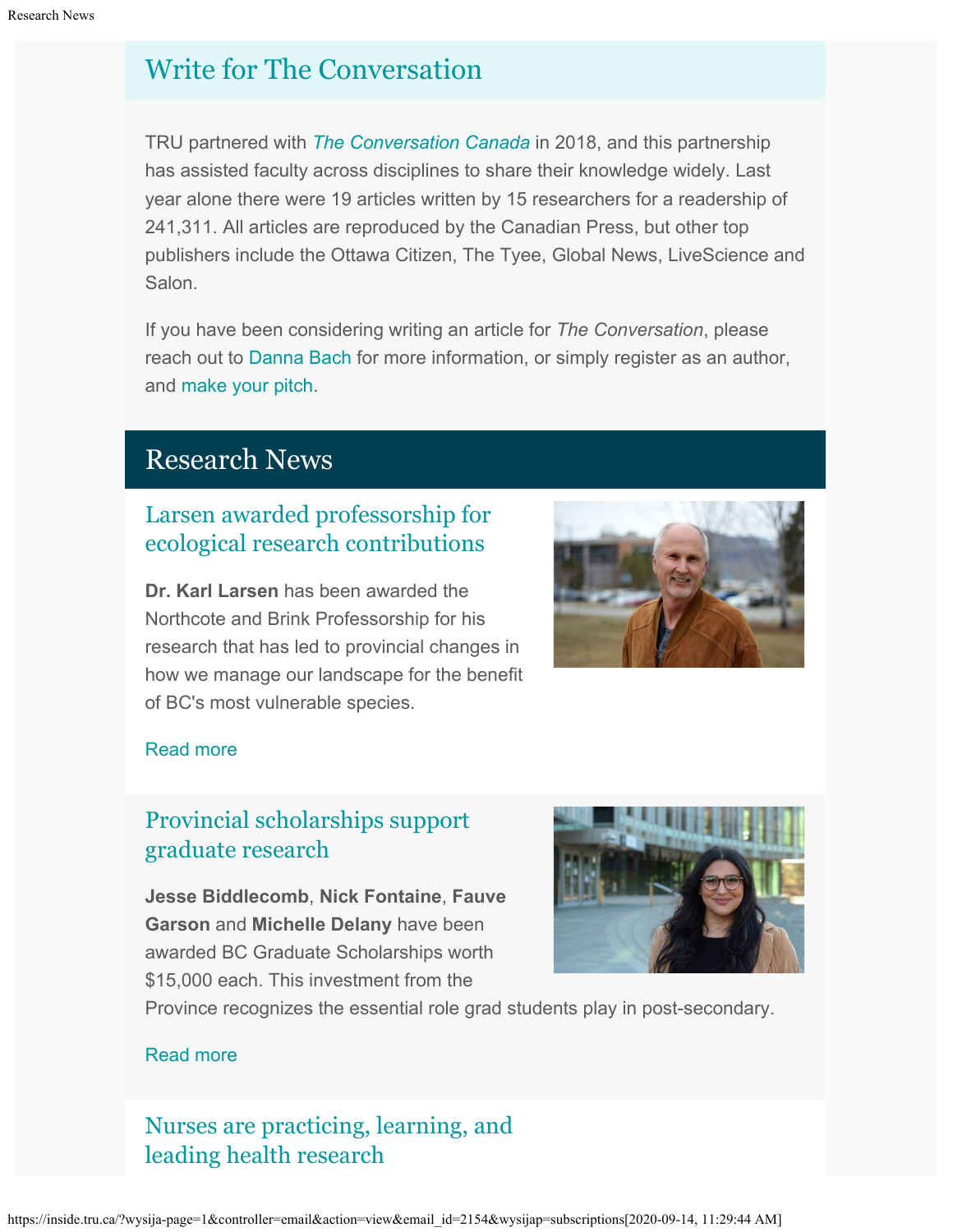**Rose Melnyk**, St'uxwtéws (Bonaparte), is working with **Dr. Lisa Bourque Bearskin** on a research project to co-develop an Indigenous Wellness Network within Interior **Health** 



#### [Read more](http://inside.tru.ca/2020/05/14/nurses-are-practicing-learning-and-leading-health-research/)

## [Research investigates crisis](http://inside.tru.ca/2020/05/13/research-investigates-crisis-communication-during-flood-fires/) [communication during flooding,](http://inside.tru.ca/2020/05/13/research-investigates-crisis-communication-during-flood-fires/) [fires](http://inside.tru.ca/2020/05/13/research-investigates-crisis-communication-during-flood-fires/)

**Dr. Michael Mehta**, with **Drs. Wendy Gardner** and **Wendy McKenzie**, are investigating traditional models of risk



communication, with the goal of developing new, more agile methods.

### [Read more](http://inside.tru.ca/2020/05/13/research-investigates-crisis-communication-during-flood-fires/)

## [Student research fellowships create](http://inside.tru.ca/2020/05/12/student-research-fellowships-create-links-between-campus-and-community/) [links between campus and](http://inside.tru.ca/2020/05/12/student-research-fellowships-create-links-between-campus-and-community/) [community](http://inside.tru.ca/2020/05/12/student-research-fellowships-create-links-between-campus-and-community/)

Two student researchers, **Will Primrose** and **Youssef Ekladuce**, have been awarded Community-Engaged Student Research Fellowships.



### [Read more](http://inside.tru.ca/2020/05/12/student-research-fellowships-create-links-between-campus-and-community/)

## Research in the media

**[Rattlesnakes on a plain: How cars, pollution and suburbia threaten these](https://theconversation.com/rattlesnakes-on-a-plain-how-cars-pollution-and-suburbia-threaten-these-mysterious-creatures-137071) [mysterious creatures](https://theconversation.com/rattlesnakes-on-a-plain-how-cars-pollution-and-suburbia-threaten-these-mysterious-creatures-137071) Dr. Karl Larsen** and graduate student **Marcus Atkins** co-authored an article for *The Conversation Canada* that identifies the many threats facing Western Rattlesnakes. The article was later reproduced in The Canadian Press, LiveScience, Global News, and Salon.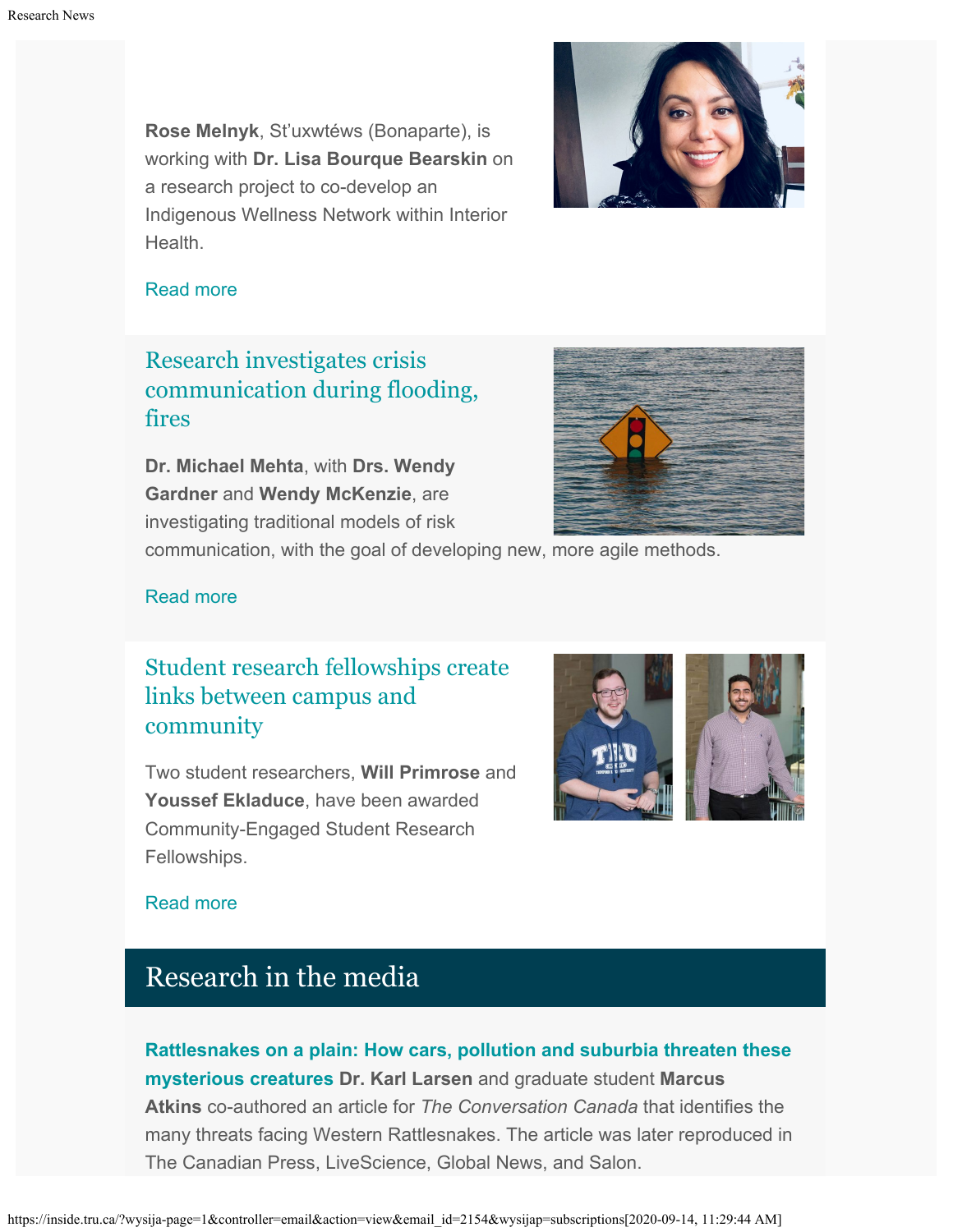**[International study on the effects of childcare policies](https://www.thoroldnews.com/coronavirus-covid-19-local-news/brock-to-head-international-study-effects-of-childcare-policies-2375028) Dr. Lindsey McKay** is part of an international interdisciplinary team of researchers studying how childcare services, parental leave policies and employment policies impact diverse Canadian families. The team is led by Dr. Andrea Doucet, Canada Research Chair in Gender, Work and Care, based at Brock University, and is funded by a \$2.5 million SSHRC Partnership Grant.

# Funding news

For the most up-to-date- news on Tri-Agency response to COVID-19, please visit the following:

- [COVID-19 Impacts on SSHRC's Policies and Programs](https://www.sshrc-crsh.gc.ca/news_room-salle_de_presse/covid-19-eng.aspx)
- [NSERC program information in relation to COVID-19](https://www.nserc-crsng.gc.ca/Media-Media/NewsRelease-CommuniqueDePresse_eng.asp?ID=1139)
- [CIHR: Coronavirus disease \(COVID-19\)](https://cihr-irsc.gc.ca/e/51917.html)

Please visit [COVID-19 Research Impacts](https://www.tru.ca/research/covid-19-research-impacts.html) for more information.

At this time all research granting agencies are adjusting grant and award application dates, adjudication periods, reporting timelines, and spending policies. For specifics, please contact [Megan Prins](mailto:mprins@tru.ca).

# Funding opportunities (external)

For information about upcoming external funding opportunities, please consider bookmarking the [Funding Calendar](https://www.tru.ca/research/research-services/research-services-faculty/faculty-research-funding/funding-deadlines.html). A new calendar for [COVID related](https://www.tru.ca/research/research-services/research-services-faculty/faculty-research-funding/funding-deadlines.html) [research grants](https://www.tru.ca/research/research-services/research-services-faculty/faculty-research-funding/funding-deadlines.html) has been created, and features sponsored research opportunities on the novel coronavirus.

• To receive critical institutional approval and grant development support, please contact [Anita Sharma](mailto:ansharma@tru.ca) or [Megan Prins](mailto:mprins@tru.ca) at least **two weeks prior** to the listed deadline. Deadlines noted below are external deadlines.

### Canada Council for the Arts [Digital Originals](https://canadacouncil.ca/initiatives/digital-originals)

**Deadlines: Rolling, mid-May to June 15 Award amount: \$5,000** This initiative offers micro innovation grants to help artists, arts groups, and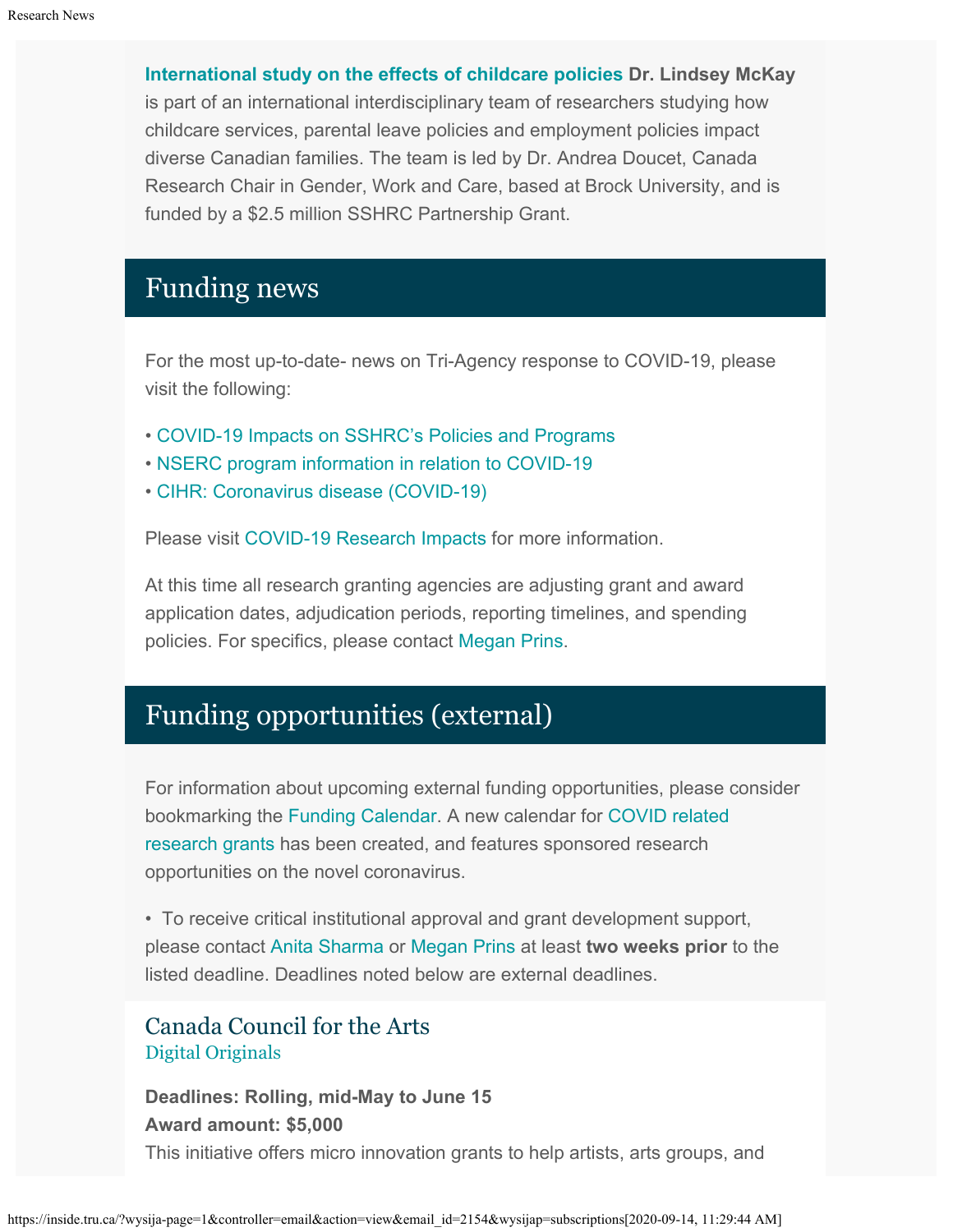organizations pivot their work for online sharing.

• Artists, groups, organizations can either adapt their existing work or create a new work for digital dissemination to the Canadian public during the COVID-19 pandemic.

• Funded projects will be housed on a dedicated CBC/Radio-Canada website.

• Additionally, CBC/Radio-Canada will feature selected projects on at least one of its digital platforms. Selected projects for the curated CBC-Radio/Canada showcase will receive a supplemental amount of \$1,000.

## [Besrour Centre for Global Family Medicine](https://portal.cfpc.ca/ResourcesDocs/uploadedFiles/About_Us/Sadok_Besrour_Centre_for_Innovation_in_Global_Health/Besrour-Center-for-Global-Family-Medicine-Global-CO-RIG-RFP-Final-ENG.pdf) Global COVID-19 Pandemic Response and Impact Grant (Global Co-RIG)

### **Deadline: July 20 Award value: \$50,000**

The goal of this initiative is to have the greatest impact for reducing morbidity and mortality associated with COVID-19. Because our greatest strength at present for battling the pandemic is the exchange of information, and because the virus cannot be fully contained unless nations around the world cooperate, an important aspect of the innovation will be the ability to transfer lessons across contexts. The family practice innovations that are likely to have a high degree of impact include education innovations, practice innovations, and responses that address equity and inclusion.

### [Canadian Foundation for Innovation \(CFI\)](https://www.innovation.ca/awards/exceptional-opportunities-fund-covid-19?_cldee=bXByaW5zQHRydS5jYQ%3d%3d&recipientid=contact-4226ea72204ce811a95a000d3af468fb-2e89bed068b94b91ae02a3d2df0690bf&esid=4e02c501-94a9-ea11-a812-000d3af43595) [Exceptional Opportunities Fund \(EOF\)- COVID-19](https://www.innovation.ca/awards/exceptional-opportunities-fund-covid-19?_cldee=bXByaW5zQHRydS5jYQ%3d%3d&recipientid=contact-4226ea72204ce811a95a000d3af468fb-2e89bed068b94b91ae02a3d2df0690bf&esid=4e02c501-94a9-ea11-a812-000d3af43595)

### **Deadline: July 6**

### **Award value: \$200,000**

*Note: Applicants must confer with their Dean and the Research Office before preparing a proposal*

In response to the current pandemic, the CFI is launching an EOF – COVID-19 competition and investing up to \$25 million with the objective of supporting urgent needs for equipment for ongoing research related to COVID-19. As an exception to our usual competitions, the CFI will cover up to 100 percent of the eligible costs of a project. However, the CFI encourages institutions to seek funding from other partners when possible, as this will broaden the scope of the initiative

The EOF competition is open for proposals from all disciplines that can demonstrate a direct and immediate impact on current and pressing research issues related to COVID-19. This may include, but is not limited to, research in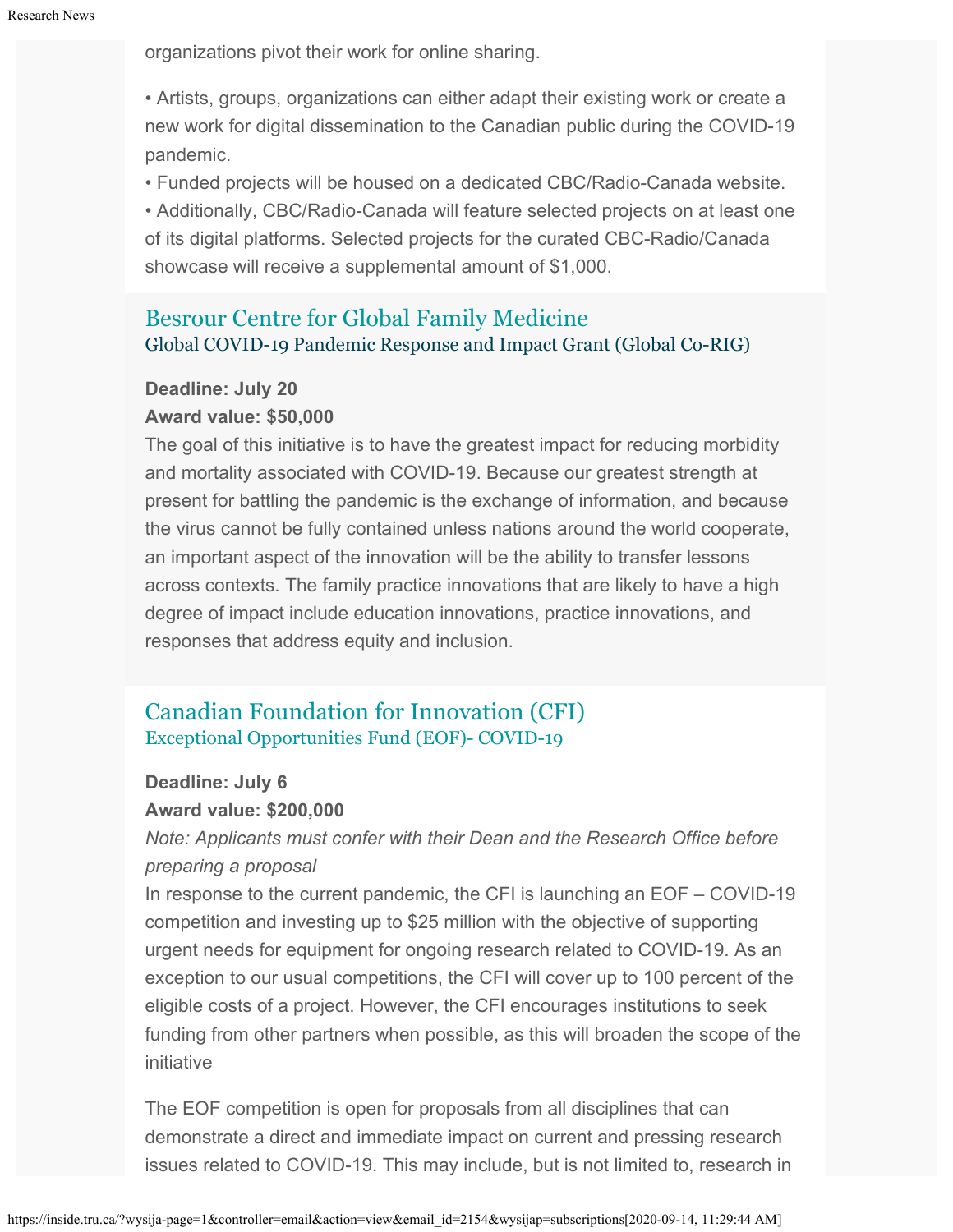epidemiology, virology, vaccine development, diagnostics, therapeutic devices, mental health, social and economic policy and public health response. To qualify for this funding opportunity, a project must meet the following requirements:

• The infrastructure component must be an indispensable element of an ongoing research project related to COVID-19.

• The infrastructure component must be acquired at the latest by March 31, 2021.

Please note that construction costs are not eligible expenses for this competition. However, costs of minor renovations are eligible if the renovations can be completed by March 31, 2021.

### [International Development Research Centre \(IDRC\)](https://www.idrc.ca/en/funding/covid-19-global-south-artificial-intelligence-and-data-innovation-program) [COVID-19 Global South Artificial Intelligence and Data Innovation Program](https://www.idrc.ca/en/funding/covid-19-global-south-artificial-intelligence-and-data-innovation-program)

#### **Deadline: June 28**

### **Award value: \$1.25 million/2 years**

IDRC and the Swedish International Development Cooperation Agency (Sida) are contributing up to CA\$10 million towards a COVID-19 Global South Artificial Intelligence and Data Innovation Program. The Program aims to support multidisciplinary research to deepen understanding of how to develop and scale responsible (inclusive, rights-based, ethical, and sustainable) evidence-based artificial intelligence (AI) and data science approaches that support COVID-19 response and recovery in low- and middle-income countries (LMICs). *Please read the* [call document](https://idrc-crdi.smapply.io/protected/resource/eyJoZnJlIjogMTA4NTk4NDQ0LCAidnEiOiAxNDE3NjZ9/%22%20%5Ct%20%22_blank) and the [FAQ page](https://www.idrc.ca/en/faqs-global-south-data-and-ai-innovation-program) *before submitting your application to the Research Office.*

### **CIHR**

**[Spring and Fall Project Grant Updates:](https://cihr-irsc.gc.ca/e/51996.html)** For an important update on the Spring Project grants being shifted to summer adjudication will impact the Fall Project Grant competition.

[Operating Grant: COVID-19 Mental Health & Substance Use Service Needs and](https://www.researchnet-recherchenet.ca/rnr16/vwOpprtntyDtls.do?all=1&masterList=true&next=1&prog=3340&resultCount=25&sort=program&type=EXACT&view=currentOpps&language=E) **[Delivery](https://www.researchnet-recherchenet.ca/rnr16/vwOpprtntyDtls.do?all=1&masterList=true&next=1&prog=3340&resultCount=25&sort=program&type=EXACT&view=currentOpps&language=E)** 

**Deadline: June 18 (registration); July 7 (application) Award value: \$200,000/1year**

This rapid response operating grant funding aims to more explicitly address the specific mental health and/or substance use crisis response needs resulting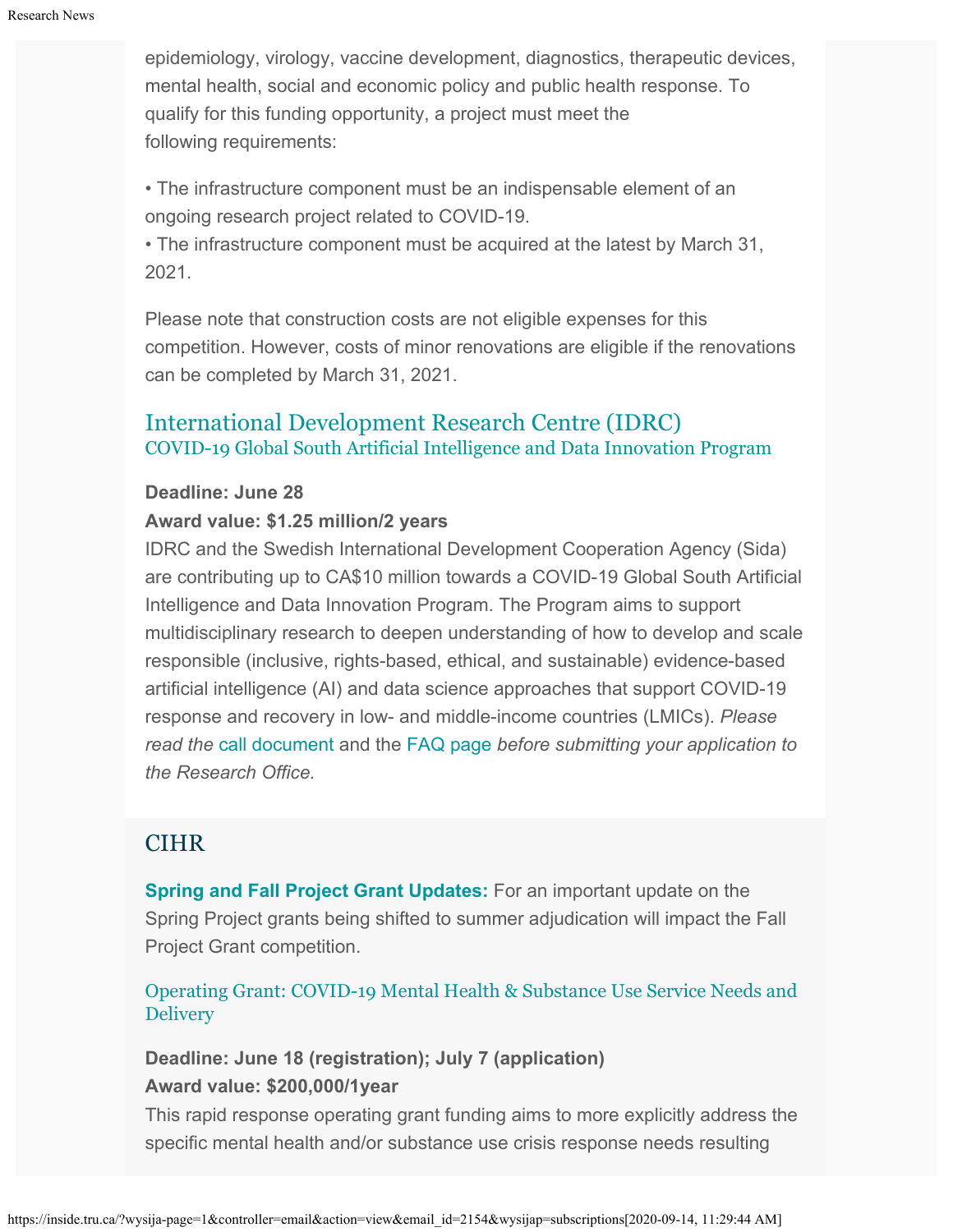from the COVID-19 pandemic and/or the strategies to contain and mitigate its impact. As with the previous funding opportunity, this includes the mental health and substance use impacts caused by prolonged periods of social isolation, unexpected employment disruptions, increased vulnerability of older adults, school closures, financial distress, and changes to routine, among others. Moreover, this funding also aims to help prepare the mental health and/or substance use health care systems for the COVID-19 post-pandemic future, including additional, unexpected crises.

### [Team Grant: Food Security and Climate Change in the Canadian North](https://www.researchnet-recherchenet.ca/rnr16/vwOpprtntyDtls.do?prog=3269&view=search&launchMonth=2&launchYear=2020&type=EXACT&resultCount=25&next=1)

**Deadline: LOI: Aug. 5** (successful LOIs will be awarded \$25,000 to develop a full application)**; Full application May 2021**

### **Award amount: Up to 1.5 million over 4 years.**

The goal of this initiative is to support multidisciplinary teams of researchers, knowledge users and/or partners to work together to address food security and climate change in the North.

### SSHRC

### [Connection Grants](http://www.sshrc-crsh.gc.ca/funding-financement/programs-programmes/connection_grants-subventions_connexion-eng.aspx)

### **Deadlines: Aug. 1, Nov. 1, Feb. 1**

### **Award amount: \$7,000 to \$25,000 (events); up to \$50,000 (outreach activities)**

Connection grants support events and outreach activities geared toward shortterm, targeted knowledge mobilization initiatives. Events and outreach activities funded by a Connection Grant may often serve as a first step toward more comprehensive and longer-term projects potentially eligible for funding through other SSHRC funding opportunities listed in SSHRC's Funding search tool.

### [Partnership Engage Grants \(PEG\) COVID-19 Special Initiative](https://www.sshrc-crsh.gc.ca/funding-financement/programs-programmes/peg-sep-covid-19-eng.aspx)

### **Deadline: Sept. 15**

### **Award amount: \$7,000-\$25,000**

The PEG COVID-19 Special Initiative provides short-term support for smallscale, stakeholder-driven partnerships. It will allow researchers and their partners to address urgent and specific needs, challenges or opportunities through collaborations. It will also provide a unique opportunity to foster a knowledge exchange on COVID-19 crisis related issues, challenges and impacts between postsecondary researchers and different sectors of society, including graduate students, postdoctoral researchers and other highly qualified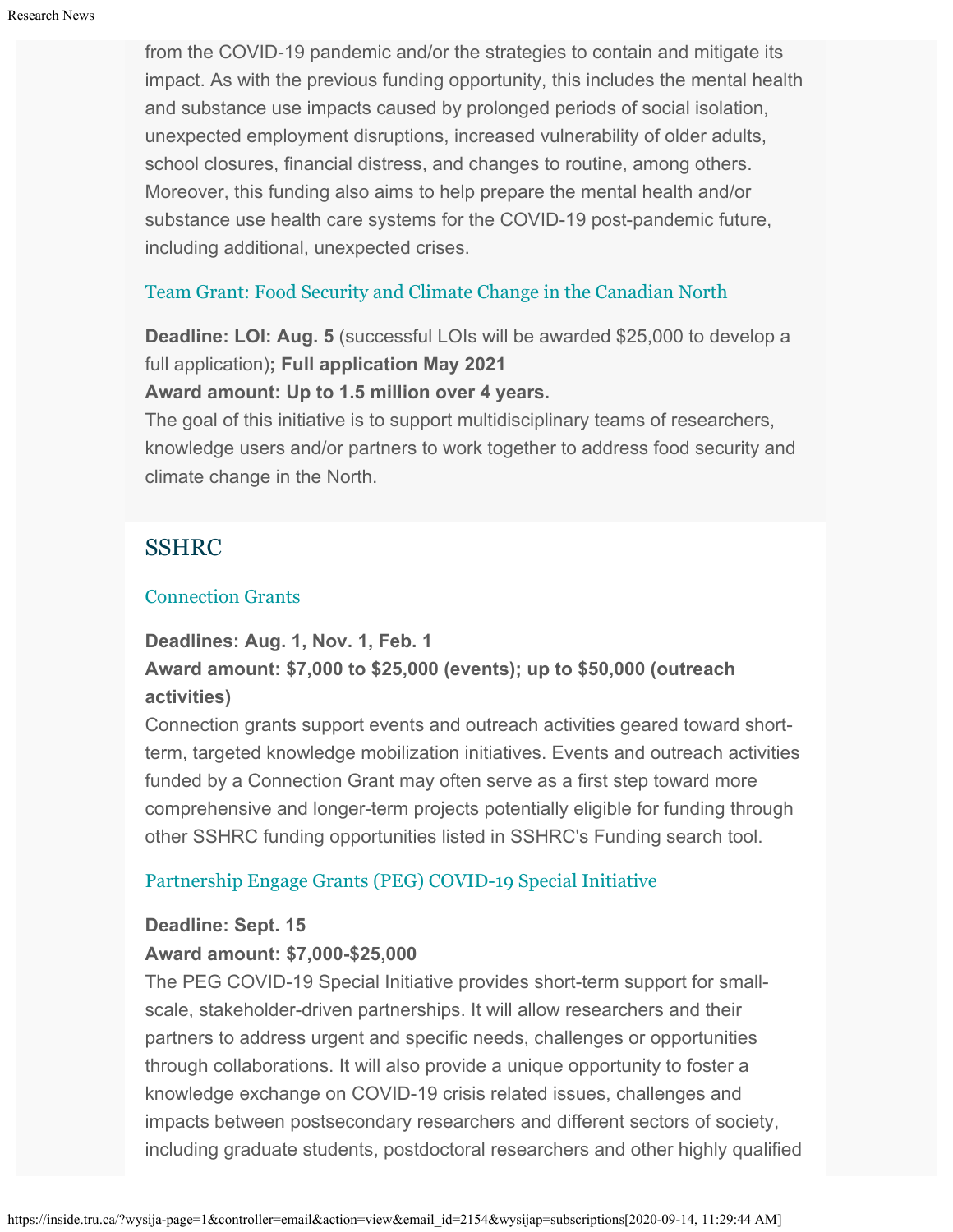personnel.

### [Partnership Engage Grants](http://www.sshrc-crsh.gc.ca/funding-financement/programs-programmes/partnership_engage_grants-subventions_d_engagement_partenarial-eng.aspx)

### **Deadlines: Sept. 15, Dec. 15 Award amount: \$7,000 to \$25,000**

These grants provide short-term and timely support for partnered research activities that will inform decision-making at a single partner organization from the public, private or not-for-profit sector. The partnerships supported through these grants respond to immediate needs and time constraints facing organizations in non-academic sectors.

### [Insight Grants](http://www.sshrc-crsh.gc.ca/funding-financement/programs-programmes/insight_grants-subventions_savoir-eng.aspx)

### **Deadline: Oct. 1**

### **Award amount: Stream A: \$7,000 to \$100,000; Stream B: \$100,001 to \$400,000**

Insight Grants support research excellence in the social sciences and humanities. Funding is available to both emerging and established scholars for research initiatives. Stable support for long-term research initiatives is central to advancing knowledge. It enables scholars to address complex issues pertaining to individuals and societies, and to further our collective understanding. Insight Grant research initiatives may be undertaken by an individual researcher or a team of researchers working in collaboration.

### **NSERC**

### [NSERC Research Tools and Instruments grants](http://www.nserc-crsng.gc.ca/Professors-Professeurs/RTII-OIRI/RTI-OIR_eng.asp)

### **Deadline: Oct. 25**

### **Award value: \$7,001-\$150,000**

Research Tools and Instruments (RTI) grants foster and enhance the discovery, innovation and training capability of university researchers in the natural sciences and engineering by supporting the purchase of research equipment and installations.

### [NSERC Discovery Grants](http://www.nserc-crsng.gc.ca/Professors-Professeurs/DGIC-CISD_eng.asp)

### **Deadline: NOI Aug 4 –** [NOI is open and available now on Research Portal](https://www.nserc-crsng.gc.ca/Professors-Professeurs/Grants-Subs/DGIGPNotice-PSIGPAvis_eng.asp)**; Nov. 1 (external full application)**

The Discovery Grants Program supports ongoing programs of research in the natural sciences and engineering with long-term goals. These grants recognize the creativity and innovation that are at the heart of all research NSERC[.](https://www.nserc-crsng.gc.ca/Innovate-Innover/COVID-19/index_eng.asp)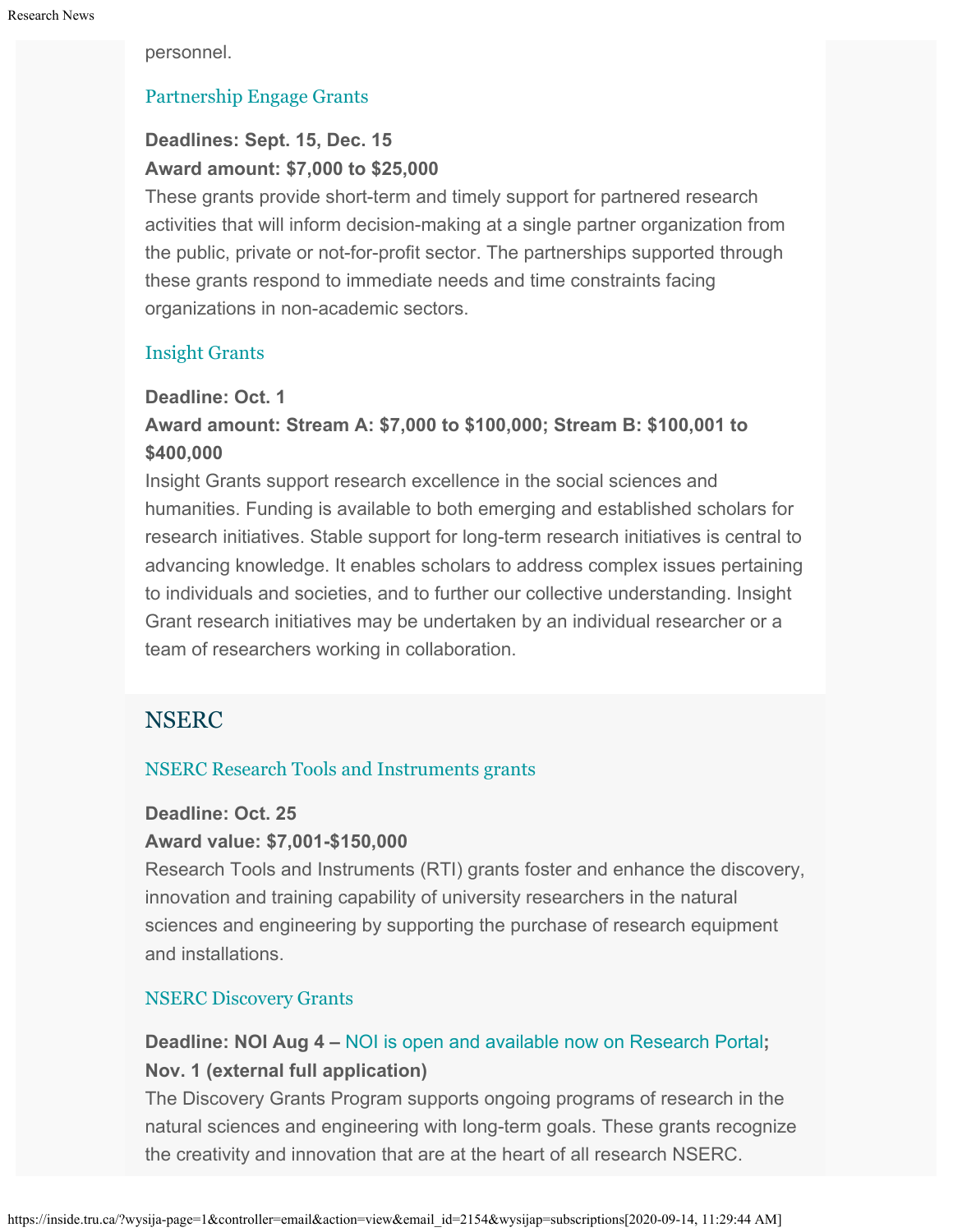### [Alliance Grants](https://www.nserc-crsng.gc.ca/Innovate-Innover/alliance-alliance/index_eng.asp)

### **Deadlines: ongoing**

NSERC is pleased to announce the opening of the next phases of [Alliance](https://www.nserc-crsng.gc.ca/Innovate-Innover/alliance-alliance/index_eng.asp) [grants](https://www.nserc-crsng.gc.ca/Innovate-Innover/alliance-alliance/index_eng.asp). Alliance grants are now open for [Option 1](https://www.nserc-crsng.gc.ca/Innovate-Innover/alliance-alliance/funding-financement_eng.asp#option1) applications requesting over \$20,000 annually from NSERC, and [Option 2](https://www.nserc-crsng.gc.ca/Innovate-Innover/alliance-alliance/index_eng.asp) applications requesting support for up to 90% or 100% of the costs of the project are now open. Alliance grants encourage university researchers to collaborate with partner organizations, which can be from the private, public or not-for-profit sectors. Please also see [slide deck](https://one.tru.ca/sites/rgs/ToolsandResources/_layouts/15/WopiFrame.aspx?sourcedoc=/sites/rgs/ToolsandResources/Shared%20Documents/NSERC_ALLIANCE.pptx&action=default) from NSERC Research and Innovation Development Officer, Pam Giberson's presentation at TRU. And an Alliance Grant application ["Top Tips"](https://one.tru.ca/sites/rgs/ToolsandResources/_layouts/15/WopiFrame.aspx?sourcedoc=/sites/rgs/ToolsandResources/Shared%20Documents/Alliance%20Grant%20-%20Top%20Tips%20EN%20%20FR.pdf&action=default) document.

### Government of Canada [MINDS COVID Challenge, DND/CAF](https://www.canada.ca/en/department-national-defence/programs/minds/covid-19-challenge.html)

## **Deadline July 1**

### **Award amount: \$10,000**

The COVID-19 Challenge provides non-recurring financial support to fund projects such as conferences, roundtables, workshops, research, and publications. Proposals should consider how COVID-19 mitigation measures will impact their project's feasibility and ways they can use virtual collaboration. Requests for funding will be assessed primarily on relevance to the COVID Challenge Questions, the use of Gender-Based Analysis Plus (GBA+), as well as innovation and the creative use technology.

### [COVID-19 Challenges – Real-time insights for pandemic decision-making](https://www.canada.ca/en/department-national-defence/programs/defence-ideas/understanding-ideas/sandbox/covid19-challenges.html)

### **Deadline: June 23**

### **Award amount: \$200,000**

Defence Research and Development Canada (DRDC) in collaboration with Canada's defence, security and public safety communities are looking for innovative epidemiological and healthcare solutions involving data gathering and data analytics technologies to support the early detection and communitybased surveillance of outbreaks of contagious diseases. The goal is to provide actionable insights and to permit rapid decision-making with respect to the full emergency preparedness spectrum.

### [COVID-19 Challenges – Super sanitize: Cleaning sensitive equipment and](https://www.canada.ca/en/department-national-defence/programs/defence-ideas/understanding-ideas/sandbox/covid19-challenges.html) [workspaces](https://www.canada.ca/en/department-national-defence/programs/defence-ideas/understanding-ideas/sandbox/covid19-challenges.html)

### **Deadline: June 23**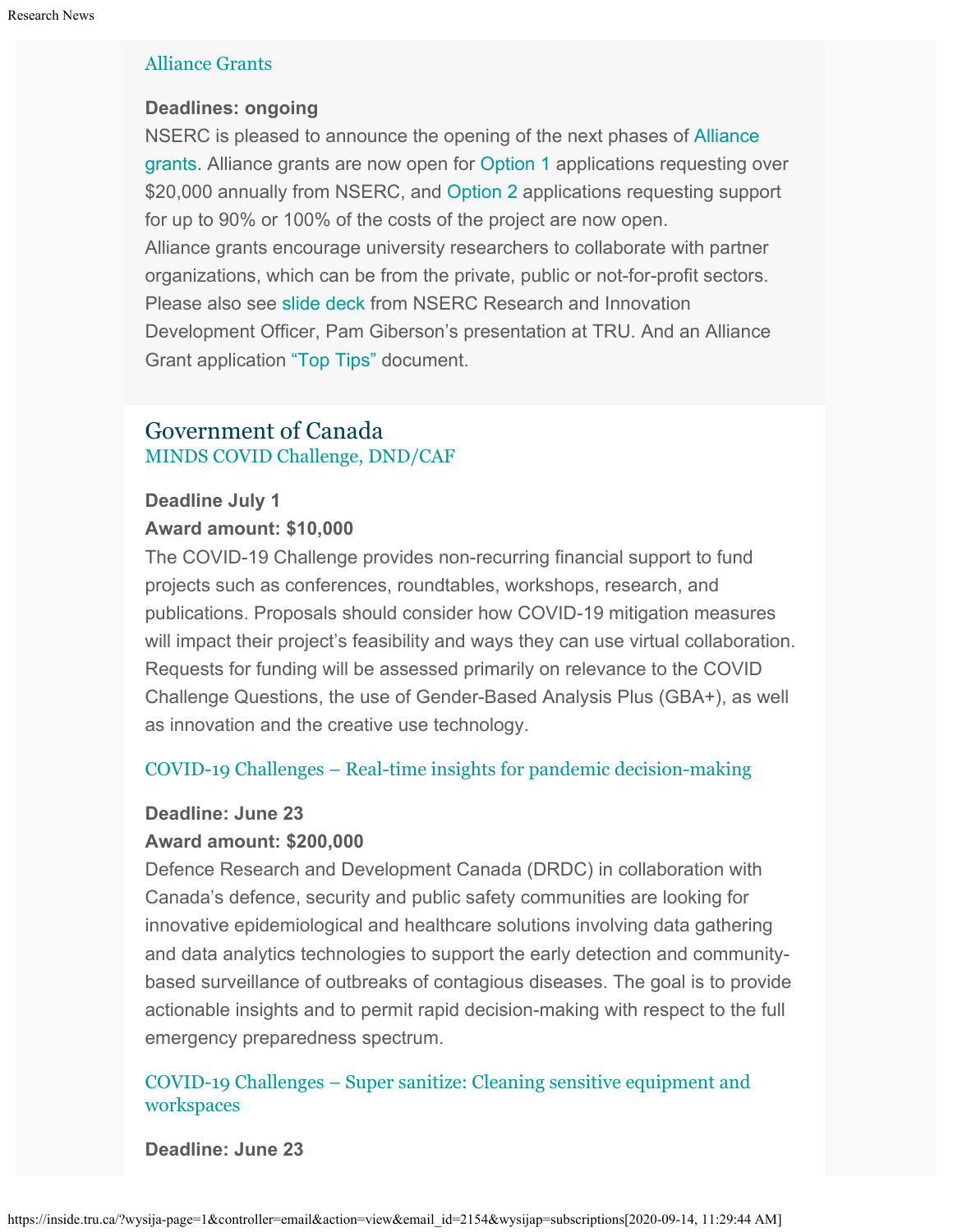### **Award amount: \$200,000**

Defence Research and Development Canada (DRDC) in collaboration with Canada's defence, security and public safety communities are looking for viable and effective processes and methods for safely and rapidly decontaminating enclosed work environments (e.g., buildings and modes of transportation) containing sensitive equipment.

### [COVID- 19 Challenges - Scrubbing your scrubs: Finding way to re-use protective](https://www.canada.ca/en/department-national-defence/programs/defence-ideas/understanding-ideas/sandbox/covid19-challenges.html) [gear](https://www.canada.ca/en/department-national-defence/programs/defence-ideas/understanding-ideas/sandbox/covid19-challenges.html)

### **Deadline: June 23**

#### **Award amount: \$200,000**

Defence Research and Development Canada (DRDC) in collaboration with Canada's defence, security and public safety communities is looking for innovative material and design solutions, as well as rapid and effective decontamination strategies and solutions, for Personal Protective Equipment (PPE), operational clothing and equipment for personnel responding to events involving biological hazards.

### Foundations

[Spencer Foundation: Research Grants on Education - Large](https://www.spencer.org/grant_types/large-research-grant)

### **Deadlines: Intent to Apply, June 18; full proposal, July 14 Award amount: \$125,000 to \$500,000**

The Large Research Grants on Education Program supports education research projects that will contribute to the improvement of education, broadly conceived. This program is "field-initiated" in that proposal submissions are not in response to a specific request for a particular research topic, discipline, design, method, or location. The program's goal is to support rigorous, intellectually ambitious and technically sound research that is relevant to the most pressing questions and compelling opportunities in education.

### [Spencer Foundation: Research Grants on Education – Small](https://www.spencer.org/grant_types/small-research-grant)

### **Deadlines: July 1 (second cycle) Award amount: Up to \$50,000**

The Small Research Grants Program supports education research projects that will contribute to the improvement of education, broadly conceived. They accept applications three times per year. Like the "Large" program, proposal submissions do not have a specific topic.

### [Max Bell Foundation: Project Grants and Development Grants](https://maxbell.org/our-work/granting/types-programs/)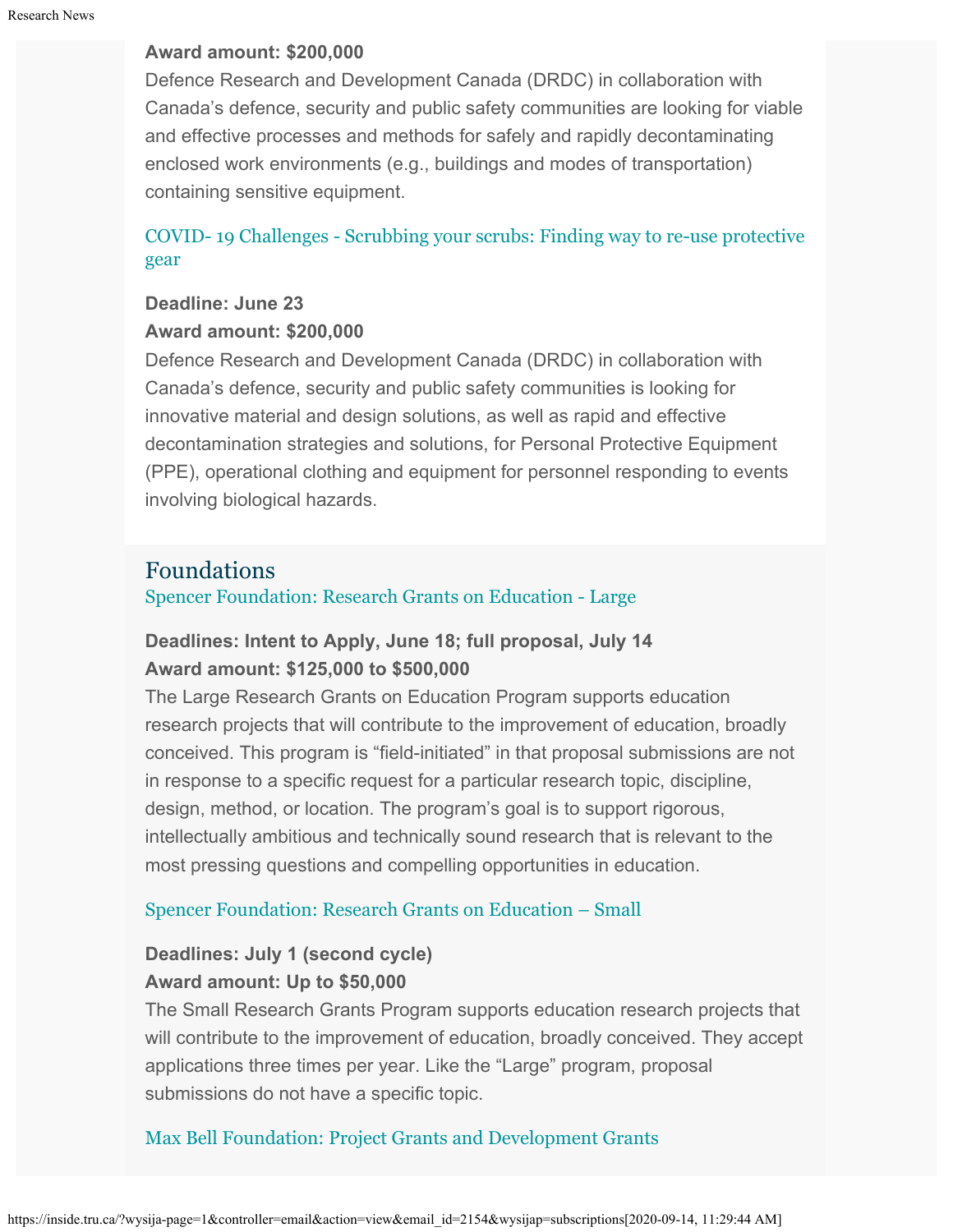### **Deadline: Ongoing**

### **Award amount: \$10,000-\$200,000/ 1-3 years**

**Project Grants** support clearly defined activities designed to achieve a specific objective that aligns with the Foundation's mission and criteria and that seek to support projects with a high likelihood of informing public policy and practice. Current program areas include: Health & Wellness; Education; the Environment.

**Development Grants** support organizations who wish to undertake short-term (typically 4 month) work that will better position them to succeed with larger projects (e.g., environmental scanning; background research; project planning; proposal development etc.). Development grants are described in more detail [here](https://maxbell.org/our-work/types-programs/).

### [Michael Smith Foundation for Health Research: Convening & Collaborating](https://www.msfhr.org/2020-convening-collaborating-competition) [\(C2\), and Reach](https://www.msfhr.org/2020-convening-collaborating-competition)

### **NEW Deadline: Sept. 28**

### **Award amount: Up to \$15,000**

C2 awards bring together researchers and research users to co-develop research aligned with BC's health system priorities. Reach awards bring together researchers and research users to support the dissemination of research evidence, within the context of related knowledge, and increase its potential impact. Together, teams co-develop events, activities, and/or tools, so they can share research findings and evidence with audiences who can directly use the knowledge.

### Fellowships [NSERC E.W.R. Steacie Memorial Fellowships](https://www.nserc-crsng.gc.ca/Prizes-Prix/Steacie-Steacie/Index-Index_eng.asp)

### *Note: applicants must consult with Dean and the Research Office before beginning an application*

E.W.R. Steacie Memorial Fellowships recognize early-stage academic researchers in the natural sciences and engineering and support them to enhance their research capacity, so that they can become leaders in their field and inspire others. NSERC awards up to six Steacie Fellowships each year. Steacie Fellowships honour the memory of Dr. Edgar William Richard Steacie

### [Horizon 2020 - Marie Sk](https://ec.europa.eu/info/funding-tenders/opportunities/portal/screen/opportunities/topic-details/msca-if-2020)[ł](https://ec.europa.eu/info/funding-tenders/opportunities/portal/screen/opportunities/topic-details/msca-if-2020)[odowska-Curie Actions - Individual Fellowships](https://ec.europa.eu/info/funding-tenders/opportunities/portal/screen/opportunities/topic-details/msca-if-2020)

### **Deadline: Sept. 9**

Horizon 2020 Marie Skłodowska-Curie Actions (MSCA) - Individual Fellowships provide opportunities to researchers of any nationality to acquire and transfer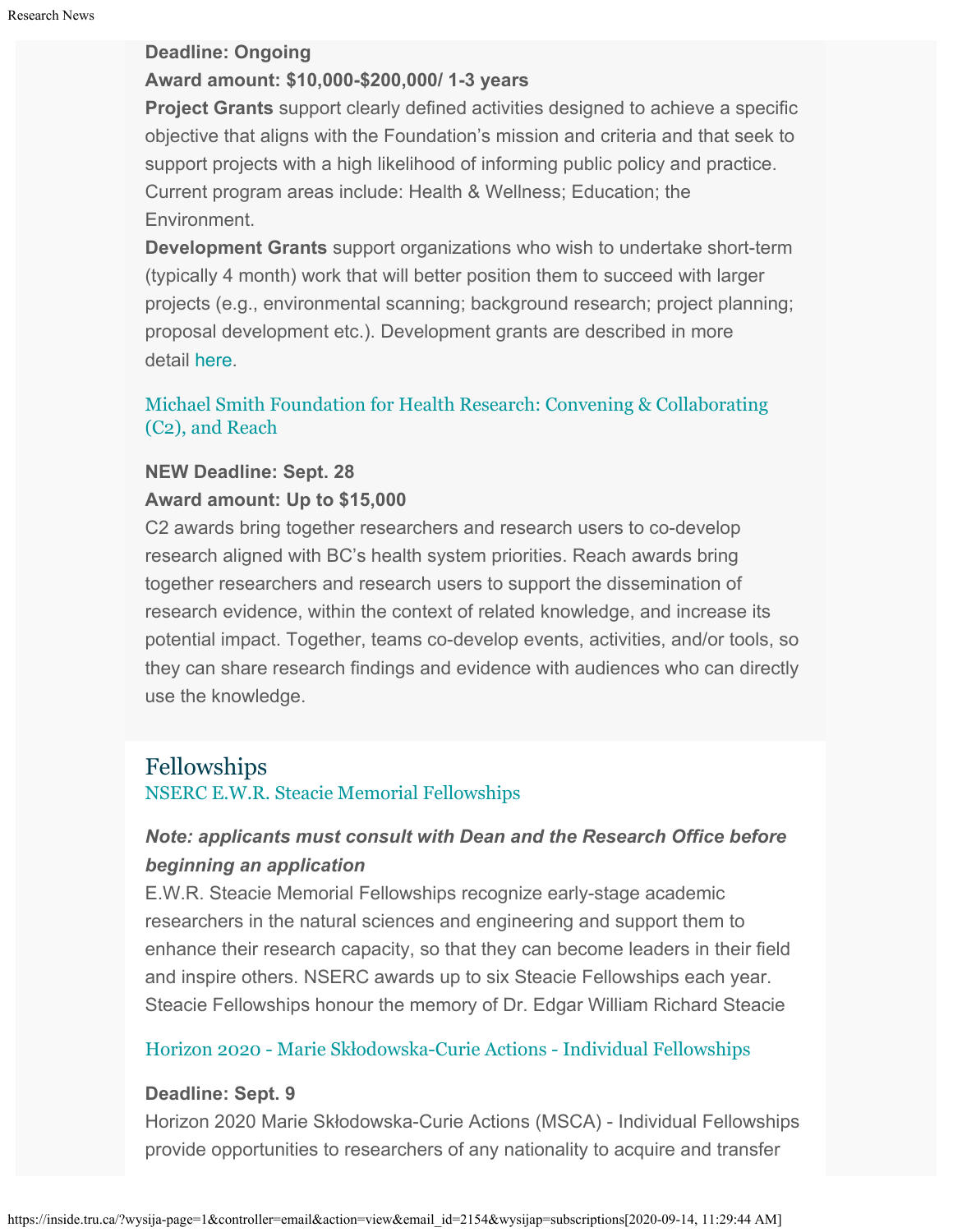new knowledge and to work on research and innovation in Europe and beyond.

### [OECD Co-operative Research Programme](http://www.oecd.org/agriculture/crp/applications/)

#### **Deadline: Sept. 10**

The main objective of the programme is to strengthen scientific knowledge and provide relevant scientific information and advice that will inform future policy decisions related to the sustainable use of natural resources in the areas of agriculture, food, fisheries and forests.

# Knowledge mobilization

### **Presentations**

**Mohiuddin, Muhammad**. Keynote: "Chaînes de production globales après la Covid-19: scénarios possible [Global Value Chain after COVID-19: Possible Scenarios]." Stephen A. Jarislowsky, organizer. Laval University, Quebec, Canada.

### Published books, chapters & articles

Bok, J., **Brewster, R.**, Feder, T., Hell, P., & Jedličková, N. (2020). List homomorphism problems for signed graphs. Retrieved from <https://arxiv.org/abs/2005.05547>

Dezhban, A, Attarod, P., Amiri, G.Z., **Pypker, T.G.**, Nanko, K. (2020) The variability of stemflow in a natural beech stand (Fagus orientalis Lipsky) in relation to rainfall and tree traits. Ecohydrology 13: e2198.

**Freimuth, Hilda.** (2020). Are Academic English Words Learned Incidentally? A Canadian Case Study. *BC TEAL Journal*, *5*(1), 32-43. Retrieved from <https://ojs-o.library.ubc.ca/index.php/BCTJ/article/view/344>

**Haverila, M.**, Haverila, K., & Twyford, J. C. (2020). Identification of key variables and constructs in the context of wine tasting room: Importanceperformance analysis. International Journal of Wine Business,

Power, T., Wilson, D., Best, O., Brockie, T., **Bourque Bearskin, L.**, Millender, E., & Lowe, J. (2020). COVID-19 and indigenous peoples: An imperative for action. Journal of Clinical Nursing, doi:10.1111/jocn.15320

Safa, A., Hakimi, L. **Pypker**, **T.G.,** Khosropour, E. (2020) The effect of  $ZnSO<sub>4</sub>$  and KNO<sub>3</sub> on the quantitative and qualitative properties of Punica